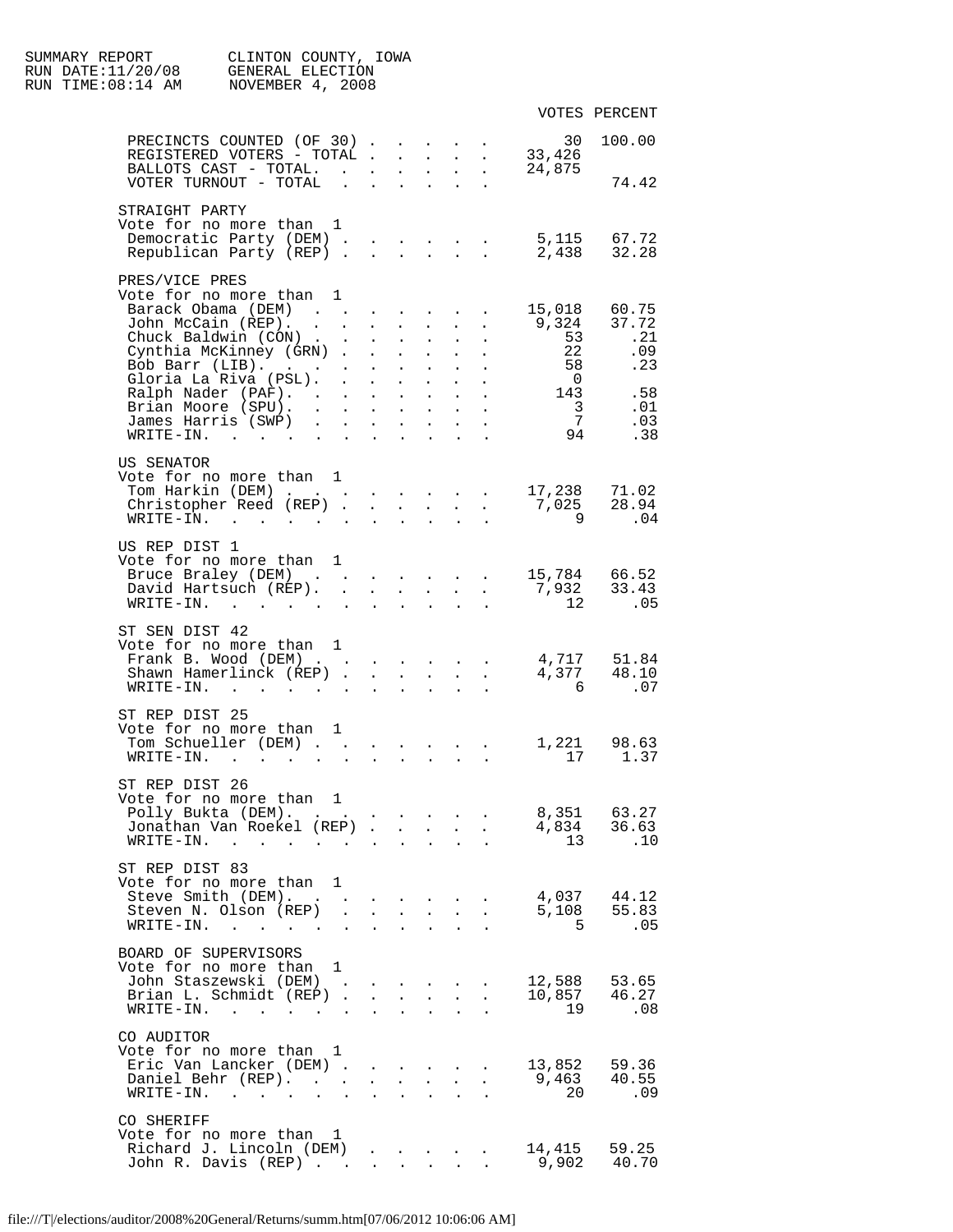| WRITE-IN.                                                      |                                                                                                                                  |                                                           |                                                                                                                                               |                                        |                                                   | $\mathbf{L}$ and $\mathbf{L}$ and $\mathbf{L}$            |                                              | 14                                                                     | .06                    |
|----------------------------------------------------------------|----------------------------------------------------------------------------------------------------------------------------------|-----------------------------------------------------------|-----------------------------------------------------------------------------------------------------------------------------------------------|----------------------------------------|---------------------------------------------------|-----------------------------------------------------------|----------------------------------------------|------------------------------------------------------------------------|------------------------|
| SOIL & WATER CONS DIST COM                                     |                                                                                                                                  |                                                           |                                                                                                                                               |                                        |                                                   |                                                           |                                              |                                                                        |                        |
| Vote for no more than                                          |                                                                                                                                  | 3                                                         |                                                                                                                                               |                                        |                                                   |                                                           |                                              |                                                                        |                        |
| Danny Kilburg 11,958 33.11<br>Michael McConohy                 |                                                                                                                                  |                                                           | $\mathbf{1}^{\prime}$ , $\mathbf{1}^{\prime}$ , $\mathbf{1}^{\prime}$ , $\mathbf{1}^{\prime}$ , $\mathbf{1}^{\prime}$ , $\mathbf{1}^{\prime}$ |                                        |                                                   |                                                           | $\mathbf{u} = \mathbf{u} \cdot \mathbf{u}$ . |                                                                        |                        |
| Jeanne Rogis                                                   |                                                                                                                                  | $\sim 100$                                                |                                                                                                                                               | $\mathbf{L} = \mathbf{L}$              | $\mathbf{L}^{\text{max}}$                         | $\sim$                                                    | $\ddot{\phantom{a}}$                         | 11,372 31.49<br>12,666 35.07                                           |                        |
| $\texttt{WRITE-IN.} \qquad \qquad \ldots \qquad \qquad \ldots$ |                                                                                                                                  |                                                           | $\mathbf{L}^{\text{max}}$ , and $\mathbf{L}^{\text{max}}$                                                                                     |                                        | $\Delta \sim 10^4$                                | $\mathbf{r}$                                              | $\sim$                                       | 118 .33                                                                |                        |
| SOIL & WATER CONS DIST COM TFV                                 |                                                                                                                                  |                                                           |                                                                                                                                               |                                        |                                                   |                                                           |                                              |                                                                        |                        |
| Vote for no more than 1                                        |                                                                                                                                  |                                                           |                                                                                                                                               |                                        |                                                   |                                                           |                                              |                                                                        |                        |
| Wayne Whitman                                                  |                                                                                                                                  | $\mathcal{L}^{\text{max}}$                                |                                                                                                                                               |                                        |                                                   |                                                           |                                              | $\cdot$ 15,000 99.30<br>$105$                                          |                        |
| $WRITE-IN.$                                                    | $\mathbf{r}$                                                                                                                     |                                                           |                                                                                                                                               |                                        | $\mathcal{L}^{\text{max}}$                        |                                                           |                                              |                                                                        |                        |
| CO AG EXT COUNC                                                |                                                                                                                                  |                                                           |                                                                                                                                               |                                        |                                                   |                                                           |                                              |                                                                        |                        |
| Vote for no more than 4<br>Mark Schroeder.                     |                                                                                                                                  |                                                           |                                                                                                                                               |                                        |                                                   |                                                           |                                              | . 11,688 24.38                                                         |                        |
| Allan L. Rathje                                                |                                                                                                                                  |                                                           | $\mathbf{u} = \mathbf{u} \cdot \mathbf{u}$ .                                                                                                  | $\Delta \sim 100$                      | $\mathbf{A}^{\mathrm{max}}$                       | $\mathbf{L}^{\text{max}}$                                 | $\sim$                                       |                                                                        |                        |
| Ruth Braet                                                     |                                                                                                                                  | $\mathbf{L}^{\text{max}}$ , and $\mathbf{L}^{\text{max}}$ | $\mathcal{L}^{\text{max}}$                                                                                                                    | $\mathbf{L}^{\text{max}}$              | $\sim$ 100 $\pm$                                  |                                                           |                                              | 10,127<br>7,104<br>7,104<br>14.82<br>8,761<br>18.28<br>10,166<br>21.21 |                        |
| Lois Feddersen.<br>Kathy Harmsen .                             | $\mathbf{L}$ and $\mathbf{L}$<br>$\mathbf{r} = \mathbf{r} \times \mathbf{r}$ , where $\mathbf{r} = \mathbf{r} \times \mathbf{r}$ |                                                           | $\mathcal{L}^{\text{max}}$ , where $\mathcal{L}^{\text{max}}$                                                                                 | $\mathbf{a} = \mathbf{0}$              | $\sim 10^{-11}$<br>$\sim$                         | $\mathcal{L}^{\text{max}}$                                |                                              |                                                                        |                        |
| $\texttt{WRITE-IN.}$                                           |                                                                                                                                  |                                                           | $\sim$                                                                                                                                        | $\sim$ $\sim$                          | $\ddot{\phantom{a}}$                              | $\ddot{\phantom{a}}$                                      | $\ddot{\phantom{a}}$                         | 92                                                                     | .19                    |
| BLOOMFIELD TWP TRUSTEE                                         |                                                                                                                                  |                                                           |                                                                                                                                               |                                        |                                                   |                                                           |                                              |                                                                        |                        |
| Vote for no more than 1                                        |                                                                                                                                  |                                                           |                                                                                                                                               |                                        |                                                   |                                                           |                                              |                                                                        |                        |
| Richard Bennis.                                                |                                                                                                                                  |                                                           |                                                                                                                                               |                                        |                                                   |                                                           |                                              | 107                                                                    | 100.00                 |
| $\texttt{WRTTE-IN.}$                                           |                                                                                                                                  | $\mathbf{L}$                                              |                                                                                                                                               |                                        | and the company of the company                    |                                                           |                                              | $\overline{0}$                                                         |                        |
| BROOKFIELD TWP TRUSTEE                                         |                                                                                                                                  |                                                           |                                                                                                                                               |                                        |                                                   |                                                           |                                              |                                                                        |                        |
| Vote for no more than 1<br>$\texttt{WRTTE-IN.}$                |                                                                                                                                  |                                                           |                                                                                                                                               |                                        |                                                   |                                                           |                                              | $6\overline{6}$                                                        | 100.00                 |
|                                                                |                                                                                                                                  |                                                           |                                                                                                                                               |                                        |                                                   |                                                           |                                              |                                                                        |                        |
| CAMANCHE TWP TRUSTEE                                           |                                                                                                                                  |                                                           |                                                                                                                                               |                                        |                                                   |                                                           |                                              |                                                                        |                        |
| Vote for no more than<br>Sam Shaff                             |                                                                                                                                  | $\mathbf{1}$                                              |                                                                                                                                               |                                        |                                                   |                                                           |                                              | 65                                                                     | 100.00                 |
|                                                                |                                                                                                                                  |                                                           |                                                                                                                                               |                                        |                                                   |                                                           |                                              | <u>ິດ</u>                                                              |                        |
|                                                                |                                                                                                                                  |                                                           |                                                                                                                                               |                                        |                                                   |                                                           |                                              |                                                                        |                        |
| CENTER TWP TRUSTEE<br>Vote for no more than 3                  |                                                                                                                                  |                                                           |                                                                                                                                               |                                        |                                                   |                                                           |                                              |                                                                        |                        |
| Jerome Burken                                                  |                                                                                                                                  |                                                           |                                                                                                                                               |                                        |                                                   |                                                           |                                              |                                                                        | 220 34.32<br>222 34.63 |
| Larry Rickersten<br>Richard E. Smith                           |                                                                                                                                  | $\mathbf{L}$                                              | $\mathbf{L}$                                                                                                                                  | $\mathbf{L}$<br>$\mathbf{A}^{(1)}$ and | $\mathbf{L}$                                      | $\mathbf{z} = \mathbf{z} + \mathbf{z}$                    |                                              |                                                                        | 197 30.73              |
| $\texttt{WRTTE-IN.}$                                           |                                                                                                                                  | $\mathbf{r}$ . The set of $\mathbf{r}$                    |                                                                                                                                               |                                        | $\mathbf{r} = \mathbf{r} \cdot \mathbf{r}$        |                                                           |                                              | $\overline{2}$                                                         | .31                    |
| DEEP CREEK TWP TRUSTEE                                         |                                                                                                                                  |                                                           |                                                                                                                                               |                                        |                                                   |                                                           |                                              |                                                                        |                        |
| Vote for no more than                                          |                                                                                                                                  | 2                                                         |                                                                                                                                               |                                        |                                                   |                                                           |                                              |                                                                        |                        |
| John M. McDonald                                               |                                                                                                                                  |                                                           |                                                                                                                                               |                                        | and a strong control of the state of              |                                                           |                                              |                                                                        | 147 47.12              |
| Gregg A. Mattheisen.<br>$WRI\overline{TE}-IN$ .                |                                                                                                                                  | $\ddot{\phantom{a}}$                                      | $\mathbf{L} = \mathbf{L}$<br>$\mathbf{r}$                                                                                                     | $\mathbf{L}^{\text{max}}$              |                                                   | $\mathbf{L}^{\text{max}}$ , and $\mathbf{L}^{\text{max}}$ |                                              | 165<br>$\Omega$                                                        | 52.88                  |
|                                                                |                                                                                                                                  |                                                           |                                                                                                                                               |                                        |                                                   |                                                           |                                              |                                                                        |                        |
| DEEP CREEK TWP TRUSTEE TFV                                     |                                                                                                                                  |                                                           |                                                                                                                                               |                                        |                                                   |                                                           |                                              |                                                                        |                        |
| Vote for no more than<br>Donald V. Beeck                       |                                                                                                                                  | $\mathbf{1}$                                              |                                                                                                                                               |                                        | $\bullet$ . In the case of the case of $\bullet$  |                                                           |                                              |                                                                        | 167 100.00             |
| WRITE-IN.                                                      |                                                                                                                                  |                                                           |                                                                                                                                               |                                        |                                                   |                                                           |                                              | $\Omega$                                                               |                        |
| DEWITT TWP TRUSTEE                                             |                                                                                                                                  |                                                           |                                                                                                                                               |                                        |                                                   |                                                           |                                              |                                                                        |                        |
| Vote for no more than 1                                        |                                                                                                                                  |                                                           |                                                                                                                                               |                                        |                                                   |                                                           |                                              |                                                                        |                        |
| WRITE-IN.                                                      |                                                                                                                                  |                                                           |                                                                                                                                               |                                        |                                                   |                                                           |                                              |                                                                        | 32 100.00              |
| EDEN TWP TRUSTEE                                               |                                                                                                                                  |                                                           |                                                                                                                                               |                                        |                                                   |                                                           |                                              |                                                                        |                        |
| Vote for no more than 2                                        |                                                                                                                                  |                                                           |                                                                                                                                               |                                        |                                                   |                                                           |                                              |                                                                        |                        |
| Larry W. Bahnsen<br>Roger J. Hill                              | $\sim$                                                                                                                           | $\mathbf{L}$                                              |                                                                                                                                               | $\mathbf{L} = \mathbf{L}$              | $\sim$                                            |                                                           |                                              | 128                                                                    | 40.51<br>185 58.54     |
| WRITE-IN.                                                      |                                                                                                                                  | $\ddot{\phantom{a}}$                                      | $\ddot{\phantom{a}}$                                                                                                                          |                                        | $\mathbf{r}$                                      |                                                           |                                              | $\overline{\mathbf{3}}$                                                | .95                    |
|                                                                |                                                                                                                                  |                                                           |                                                                                                                                               |                                        |                                                   |                                                           |                                              |                                                                        |                        |
| ELK RIVER TWP TRUSTEE<br>Vote for no more than 1               |                                                                                                                                  |                                                           |                                                                                                                                               |                                        |                                                   |                                                           |                                              |                                                                        |                        |
| Gilbert E. Diercks .                                           |                                                                                                                                  |                                                           | $\mathbf{r} = \mathbf{r} + \mathbf{r} + \mathbf{r} + \mathbf{r} + \mathbf{r} + \mathbf{r}$                                                    |                                        |                                                   |                                                           |                                              |                                                                        | 287 97.95              |
| $\texttt{WRTTE-IN.}$                                           |                                                                                                                                  | $\mathbf{r}$                                              | $\mathbf{L}^{\text{max}}$                                                                                                                     |                                        | $\Delta \sim 10$                                  |                                                           |                                              | 6                                                                      | 2.05                   |
| GRANT TWP TRUSTEE                                              |                                                                                                                                  |                                                           |                                                                                                                                               |                                        |                                                   |                                                           |                                              |                                                                        |                        |
| Vote for no more than 2                                        |                                                                                                                                  |                                                           |                                                                                                                                               |                                        |                                                   |                                                           |                                              |                                                                        |                        |
| Dale Cain<br>WRITE-IN.                                         |                                                                                                                                  |                                                           |                                                                                                                                               |                                        | $\bullet$ . In the case of the contract $\bullet$ |                                                           |                                              | 4                                                                      | 124 96.88<br>3.13      |
|                                                                |                                                                                                                                  |                                                           |                                                                                                                                               |                                        |                                                   |                                                           |                                              |                                                                        |                        |
| HAMPSHIRE TWP TRUSTEE<br>Vote for no more than                 |                                                                                                                                  | 2                                                         |                                                                                                                                               |                                        |                                                   |                                                           |                                              |                                                                        |                        |
| Warren J. Suehl                                                |                                                                                                                                  |                                                           |                                                                                                                                               |                                        |                                                   |                                                           |                                              |                                                                        | 236 43.95              |
| Dan H. Witt. .                                                 | $\ddot{\phantom{a}}$                                                                                                             | $\ddot{\phantom{a}}$                                      | $\mathbf{L}$                                                                                                                                  |                                        | $\sim$                                            |                                                           |                                              |                                                                        | 293 54.56              |
| $\texttt{WRTTE-IN.}$                                           | $\bullet$ .<br>$\bullet$                                                                                                         |                                                           |                                                                                                                                               |                                        |                                                   |                                                           |                                              | 8                                                                      | 1.49                   |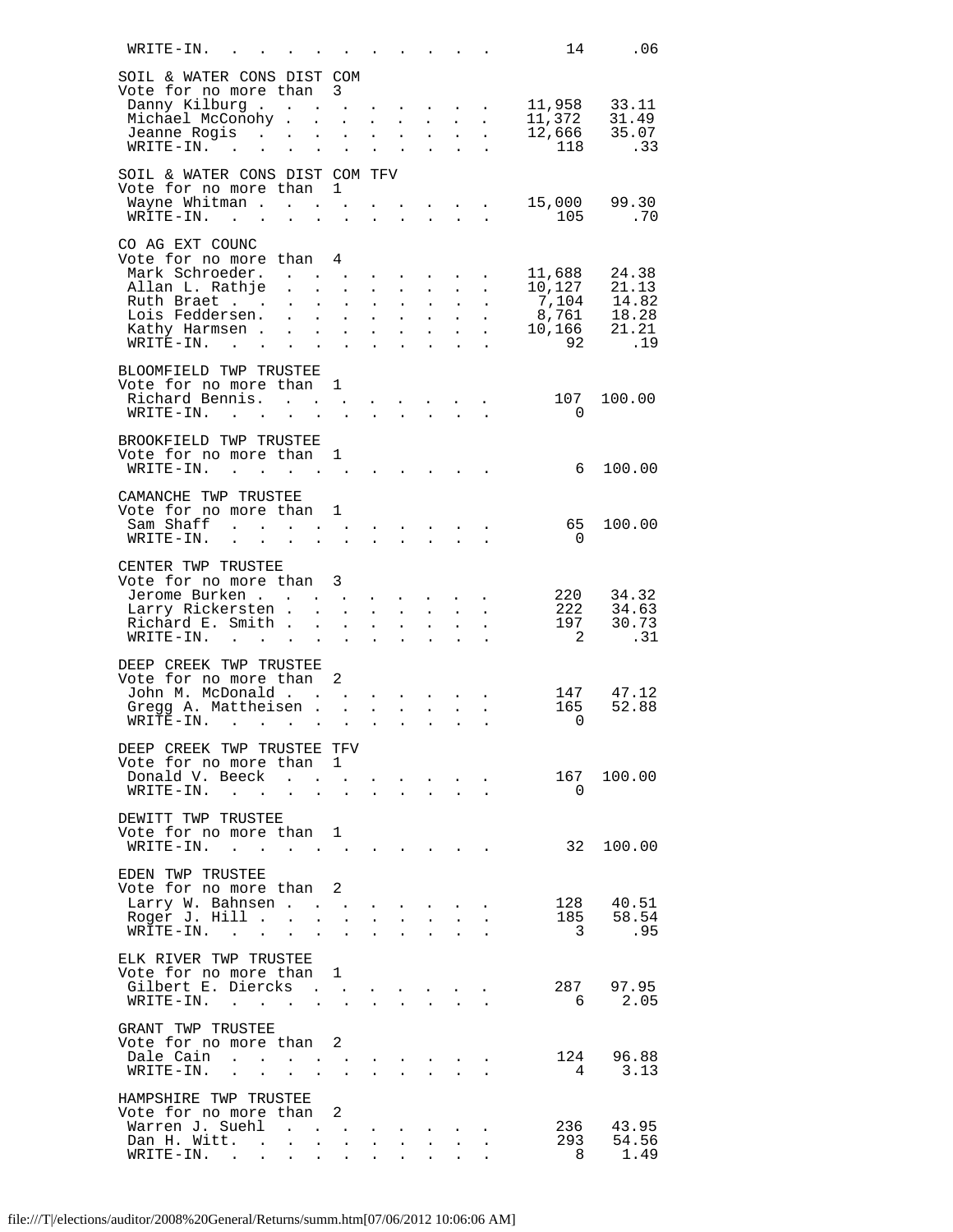| LIBERTY TWP TRUSTEE<br>Vote for no more than 3                |                                                |                              |                                                |                           |                           |                                                                                                 |                                                                                     |                      |                            |                                  |
|---------------------------------------------------------------|------------------------------------------------|------------------------------|------------------------------------------------|---------------------------|---------------------------|-------------------------------------------------------------------------------------------------|-------------------------------------------------------------------------------------|----------------------|----------------------------|----------------------------------|
| William H. Horstmann.                                         |                                                |                              |                                                |                           |                           | $\mathbf{L} = \mathbf{L} \mathbf{L}$                                                            | $\sim$ $-$                                                                          | $\ddot{\phantom{0}}$ |                            | 94 37.90                         |
| William J. Lee.                                               |                                                |                              |                                                |                           |                           |                                                                                                 |                                                                                     | $\ddot{\phantom{a}}$ |                            | 72       29.03<br>80       32.26 |
| Marlin Mowry                                                  |                                                |                              | $\mathbf{L} = \mathbf{L}$                      |                           | $\mathbf{z} = \mathbf{z}$ | $\mathcal{L}^{\text{max}}$                                                                      | $\sim 100$                                                                          |                      |                            |                                  |
| WRITE-IN.                                                     |                                                |                              |                                                |                           |                           |                                                                                                 |                                                                                     |                      | $\overline{\mathbf{c}}$    | .81                              |
| OLIVE TWP TRUSTEE                                             |                                                |                              |                                                |                           |                           |                                                                                                 |                                                                                     |                      |                            |                                  |
| Vote for no more than 1                                       |                                                |                              |                                                |                           |                           |                                                                                                 |                                                                                     |                      |                            |                                  |
| Linda Gasper                                                  |                                                |                              |                                                |                           |                           |                                                                                                 |                                                                                     |                      |                            | 180 98.90                        |
| $\texttt{WRTTE-IN.}$                                          |                                                |                              | $\sim$                                         |                           | $\mathbf{L} = \mathbf{L}$ | $\sim$                                                                                          | $\mathbf{L} = \mathbf{L}$                                                           |                      | $\overline{\phantom{a}}$ 2 | 1.10                             |
| ORANGE TWP TRUSTEE                                            |                                                |                              |                                                |                           |                           |                                                                                                 |                                                                                     |                      |                            |                                  |
| Vote for no more than 2                                       |                                                |                              |                                                |                           |                           |                                                                                                 |                                                                                     |                      |                            |                                  |
| Michael J. Kinney.                                            |                                                |                              |                                                |                           |                           |                                                                                                 |                                                                                     |                      |                            | 147 49.16                        |
| Allen Smith.<br>$\texttt{WRTTE-IN.}$                          |                                                | $\sim$                       | $\sim$ 100 $\pm$                               | $\mathbf{L}$              | $\mathbb{Z}^{\mathbb{Z}}$ |                                                                                                 |                                                                                     | $\sim$               |                            | 150 50.17<br>2 .67               |
|                                                               |                                                |                              |                                                |                           |                           |                                                                                                 |                                                                                     |                      |                            |                                  |
| SHARON TWP TRUSTEE                                            |                                                |                              |                                                |                           |                           |                                                                                                 |                                                                                     |                      |                            |                                  |
| Vote for no more than 2                                       |                                                |                              |                                                |                           |                           |                                                                                                 |                                                                                     |                      |                            |                                  |
| F. Warren Ihns.<br>Charles Lasack.                            |                                                |                              |                                                |                           |                           | $\mathbf{r} = \mathbf{r} \times \mathbf{r}$ , where $\mathbf{r} = \mathbf{r} \times \mathbf{r}$ |                                                                                     | $\sim$               |                            | 82 47.67<br>90 52.33             |
| $WRITE-IN.$                                                   | $\sim$ $-$                                     | $\mathcal{L}^{\text{max}}$   | $\sim 10^{-11}$                                | $\sim$                    | $\sim$                    | $\sim$                                                                                          |                                                                                     |                      | $\overline{0}$             |                                  |
|                                                               |                                                |                              |                                                |                           |                           |                                                                                                 |                                                                                     |                      |                            |                                  |
| SPRING ROCK TWP TRUSTEE                                       |                                                |                              |                                                |                           |                           |                                                                                                 |                                                                                     |                      |                            |                                  |
| Vote for no more than 2<br>Paul J. Hart                       |                                                |                              | $\sim 10^{-11}$                                |                           |                           | $\mathbf{r} = \mathbf{r} \times \mathbf{r}$ , where $\mathbf{r} = \mathbf{r} \times \mathbf{r}$ |                                                                                     |                      |                            | 135 51.14                        |
| Joel D. Paulsen                                               |                                                |                              |                                                |                           |                           |                                                                                                 |                                                                                     | $\sim$               |                            | 128 48.48                        |
| $\texttt{WRTTE-IN.}$                                          |                                                |                              | $\sim 100$                                     |                           | $\sim$                    |                                                                                                 |                                                                                     |                      |                            | 1 .38                            |
|                                                               |                                                |                              |                                                |                           |                           |                                                                                                 |                                                                                     |                      |                            |                                  |
| WASHINGTON TWP TRUSTEE<br>Vote for no more than 2             |                                                |                              |                                                |                           |                           |                                                                                                 |                                                                                     |                      |                            |                                  |
| Charles W. Hunter.                                            |                                                |                              |                                                |                           |                           |                                                                                                 |                                                                                     |                      |                            | 191 91.39                        |
| WRITE-IN.                                                     |                                                |                              |                                                |                           |                           |                                                                                                 |                                                                                     |                      |                            | 18 8.61                          |
|                                                               |                                                |                              |                                                |                           |                           |                                                                                                 |                                                                                     |                      |                            |                                  |
| WATERFORD TWP TRUSTEE                                         |                                                |                              |                                                |                           |                           |                                                                                                 |                                                                                     |                      |                            |                                  |
| Vote for no more than 2<br>Joseph Hoffmann Jr.                |                                                |                              |                                                |                           |                           |                                                                                                 |                                                                                     |                      |                            | 131 92.91                        |
| $WRITE-IN.$                                                   |                                                | $\sim$                       | $\sim$                                         | $\mathbf{r}$              | $\mathbf{L}$              | $\mathbf{r}$                                                                                    | $\mathcal{L}^{\text{max}}$                                                          |                      |                            | 10 7.09                          |
|                                                               |                                                |                              |                                                |                           |                           |                                                                                                 |                                                                                     |                      |                            |                                  |
| WATERFORD TWP TRUSTEE TFV<br>Vote for no more than 1          |                                                |                              |                                                |                           |                           |                                                                                                 |                                                                                     |                      |                            |                                  |
| WRITE-IN.                                                     |                                                |                              |                                                |                           |                           |                                                                                                 |                                                                                     |                      | 9                          | 100.00                           |
|                                                               |                                                |                              |                                                |                           |                           |                                                                                                 |                                                                                     |                      |                            |                                  |
| WELTON TWP TRUSTEE                                            |                                                |                              |                                                |                           |                           |                                                                                                 |                                                                                     |                      |                            |                                  |
| Vote for no more than 1                                       |                                                |                              |                                                |                           |                           |                                                                                                 |                                                                                     |                      |                            | 162 95.29                        |
| Rick L. Ryan<br>WRITE-IN.                                     |                                                |                              |                                                |                           |                           |                                                                                                 |                                                                                     |                      | 8 <sup>8</sup>             | 4.71                             |
|                                                               |                                                |                              |                                                |                           |                           |                                                                                                 |                                                                                     |                      |                            |                                  |
| SUPREME COURT RETAIN APPEL                                    |                                                |                              |                                                |                           |                           |                                                                                                 |                                                                                     |                      |                            |                                  |
| Vote for no more than<br>YES                                  |                                                |                              | 1                                              |                           |                           |                                                                                                 |                                                                                     |                      | 11,548                     | 75.24                            |
| NO.                                                           | $\ddot{\phantom{a}}$                           | $\ddot{\phantom{a}}$         |                                                |                           |                           |                                                                                                 |                                                                                     |                      | 3,801                      | 24.76                            |
|                                                               |                                                |                              |                                                |                           |                           |                                                                                                 |                                                                                     |                      |                            |                                  |
| SUPREME COURT RETAIN CADY                                     |                                                |                              |                                                |                           |                           |                                                                                                 |                                                                                     |                      |                            |                                  |
| Vote for no more than<br>YES<br>$\sim$                        |                                                |                              | 1                                              |                           |                           |                                                                                                 |                                                                                     |                      | 11,239                     | 74.17                            |
| $\sim$<br>NO.<br>$\sim 10^{-11}$<br>$\mathbf{L}^{\text{max}}$ | $\mathbf{L}$<br>$\bullet$<br>$\bullet$         | $\mathbf{A}$<br>$\mathbf{L}$ | $\sim$ $\sim$<br>and the state of the state of | $\mathbf{L}^{\text{max}}$ | $\sim$                    | $\sim 100$<br>$\sim$ 100 $\pm$                                                                  | $\bullet$ .<br><br><br><br><br><br><br><br><br><br><br><br><br>$\ddot{\phantom{a}}$ |                      | 3,914                      | 25.83                            |
|                                                               |                                                |                              |                                                |                           |                           |                                                                                                 |                                                                                     |                      |                            |                                  |
| SUPREME COURT RETAIN HECHT                                    |                                                |                              |                                                |                           |                           |                                                                                                 |                                                                                     |                      |                            |                                  |
| Vote for no more than<br>YES                                  |                                                |                              | 1                                              |                           |                           |                                                                                                 |                                                                                     |                      | 10,955                     | 72.89                            |
| NO.                                                           |                                                | $\bullet$                    | $\ddot{\phantom{a}}$                           |                           |                           |                                                                                                 |                                                                                     |                      | 4,075                      | 27.11                            |
|                                                               |                                                |                              |                                                |                           |                           |                                                                                                 |                                                                                     |                      |                            |                                  |
| COA JUDGE RETAIN EISENHAUER                                   |                                                |                              |                                                |                           |                           |                                                                                                 |                                                                                     |                      |                            |                                  |
| Vote for no more than<br>YES<br>$\mathbf{r}$<br>$\mathbf{L}$  | $\mathbf{L}$<br>$\ddot{\phantom{a}}$<br>$\sim$ | $\ddot{\phantom{0}}$         | ı<br>$\mathbf{a}$ and $\mathbf{b}$             |                           |                           | $\sim$                                                                                          | $\ddot{\phantom{0}}$                                                                |                      | 11,500                     | 76.16                            |
| NO.<br>$\ddot{\phantom{a}}$<br>$\ddot{\phantom{0}}$           | $\ddot{\phantom{a}}$<br>$\bullet$              |                              | <b>All Carl Carl Control</b>                   | $\ddot{\phantom{a}}$      | $\ddot{\phantom{a}}$      | $\ddot{\phantom{a}}$                                                                            | $\ddot{\phantom{a}}$                                                                | $\ddot{\phantom{a}}$ | 3,600                      | 23.84                            |
|                                                               |                                                |                              |                                                |                           |                           |                                                                                                 |                                                                                     |                      |                            |                                  |
| COA JUDGE RETAIN HUITINK                                      |                                                |                              |                                                |                           |                           |                                                                                                 |                                                                                     |                      |                            |                                  |
| Vote for no more than 1<br>YES                                | $\ddot{\phantom{a}}$<br>$\ddot{\phantom{a}}$   |                              | $\mathbf{L}^{\text{max}}$ .                    |                           |                           |                                                                                                 |                                                                                     |                      | 10,791                     | 72.96                            |
| NO.                                                           |                                                |                              |                                                |                           |                           |                                                                                                 |                                                                                     |                      | 4,000                      | 27.04                            |
|                                                               |                                                |                              |                                                |                           |                           |                                                                                                 |                                                                                     |                      |                            |                                  |
| COA JUDGE RETAIN SACKETT                                      |                                                |                              |                                                |                           |                           |                                                                                                 |                                                                                     |                      |                            |                                  |
| Vote for no more than<br>YES<br>$\ddot{\phantom{a}}$          | $\ddot{\phantom{a}}$                           | $\sim$<br>$\sim$             | 1<br>$\sim$                                    |                           |                           | $\sim$                                                                                          |                                                                                     |                      | 11,205                     | 74.58                            |
| NO.<br><b>Contractor</b><br>$\sim$ $\sim$                     | $\mathbf{u} = \mathbf{u} \cdot \mathbf{u}$     | and the state of the state   |                                                |                           |                           | $\mathbf{r} = \mathbf{r} + \mathbf{r} + \mathbf{r} + \mathbf{r}$ .                              |                                                                                     | $\ddot{\phantom{a}}$ | 3,819                      | 25.42                            |
|                                                               |                                                |                              |                                                |                           |                           |                                                                                                 |                                                                                     |                      |                            |                                  |
| DIST 7 JUDGE RETAIN GREVE                                     |                                                |                              |                                                |                           |                           |                                                                                                 |                                                                                     |                      |                            |                                  |